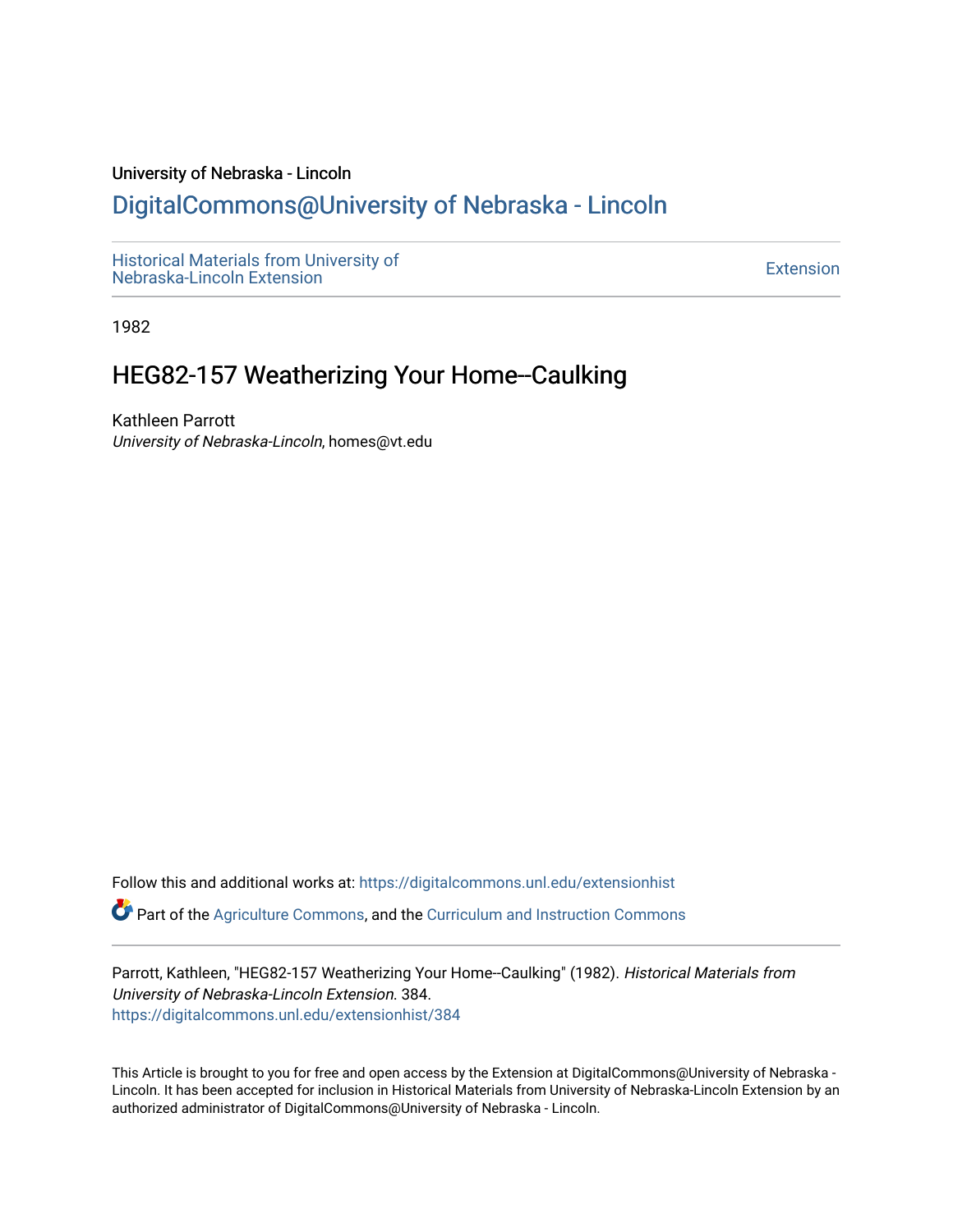

# **Weatherizing Your Home--Caulking**

**This NebGuide discusses caulking the home to reduce air infiltration and increase energy efficiency. Where to caulk, types of caulking materials, and techniques for caulking are presented.**

*Kathleen Parrott, Extension Specialist (Housing/Interior Design)*

- Where to Caulk
- Types of Caulking Compounds
- Choosing Caulking Compounds
- How Much Caulking is Needed
- Preparing to Caulk
- How to Caulk

Is your home an energy waster? Even in a well-insulated home, energy can be wasted through air infiltration. One-third to one- half of a typical fuel bill is the result of air infiltration.

Air leaks around doors and windows, foundations, chimneys, exterior plumbing, or other parts of the structure. In the winter, air heated by your furnace is lost to the outside; in summer, hot outdoor air puts an extra load on your air conditioner.

Weatherizing your home by caulking and weatherstripping can effectively reduce energy waste. In fact, the cost of caulking and weatherstripping can usually be paid back in energy savings in only one or two years. This makes weatherizing one of your best investments in energy conservation. Weatherizing to limit air infiltration also reduces drafts as well as noise and dust, making your home more comfortable. Even better, it is something that you, the homeowner, can easily do!

**Caulking** seals cracks and joints in your house. **Weatherstripping** reduces air infiltration around moving parts of the house, such as doors and windows. This NebGuide discusses caulking. Ask at the Cooperative Extension office in your area for a copy of *Weatherizing Your Home -- Weatherstripping* (HEG 82-158) to learn about weatherstripping.

# **Where to Caulk**

Caulking compounds are used wherever two different materials or parts of the house meet. Current construction practices recommend that the cracks and joints in a home's interior be carefully caulked to limit air infiltration. Exterior cracks and joints are also caulked to further weatherize and protect the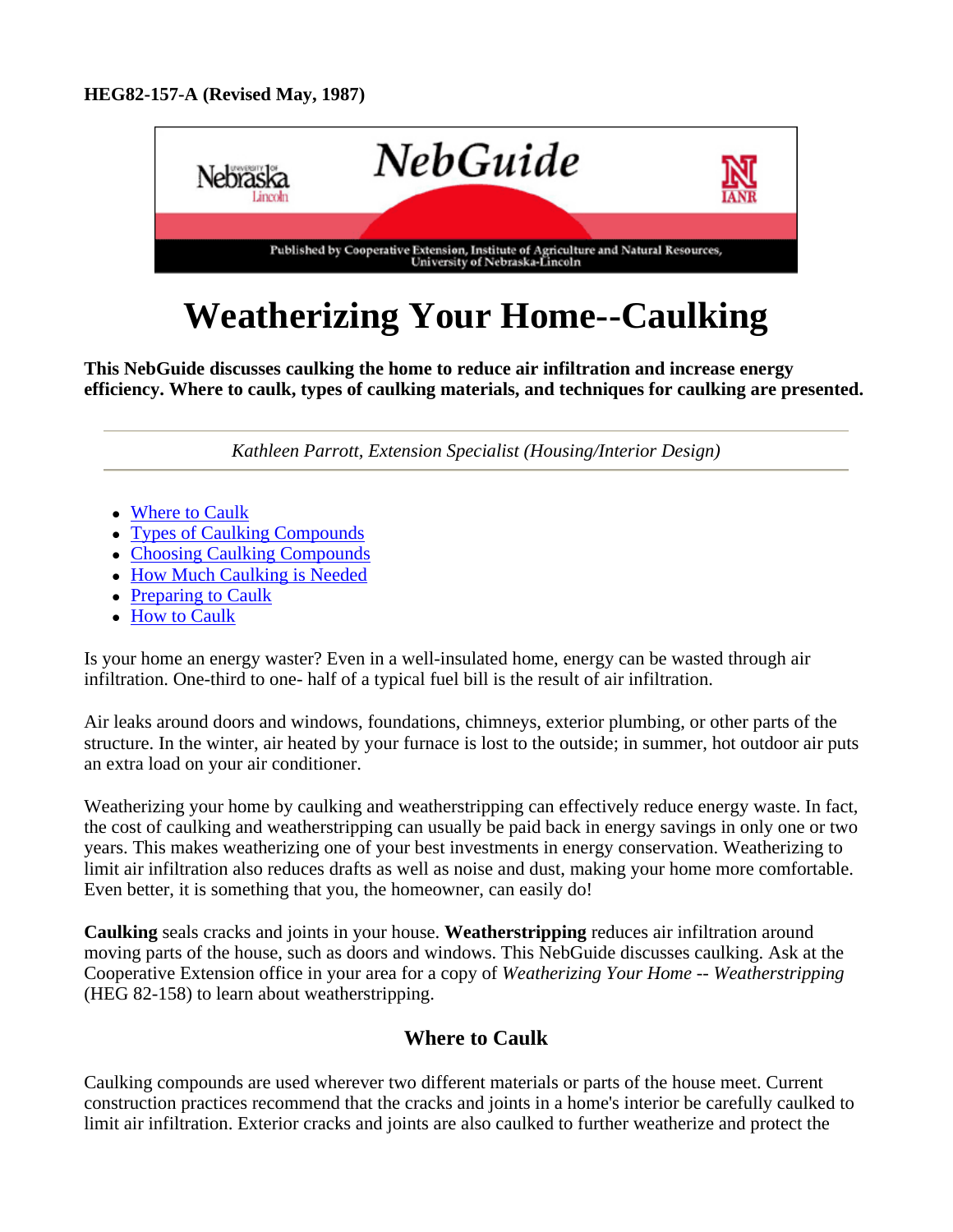#### structure.



#### Common places to caulk are:

#### *Interior:*

- Around window and door frames.
- Between the sill plate and foundation.
- Along the sole plate of exterior walls.
- Around faucets, pipes, wiring, outlets, or vents in exterior walls.
- Around ceiling fixtures.
- Around water pipes, drains, bathtubs and other plumbing fixtures.
- Joints between wallboard or paneling and the floor or ceiling, on exterior walls.
- Around the frame of an attic door or entry.

### *Exterior:*

- Around window and door frames.
- Between two different siding materials.
- The joint between foundation and siding.
- Corners and angles where siding materials meet.
- Around skylights, vents and chimney flashing in the roof.
- Around faucets, pipes, wiring, outlets, or vents in exterior walls.

The purpose of caulking is to seal any crack in the shell of your home. This is also true of divisions between heated (or cooled) and unheated spaces, such as an attic.

# **Types of Caulking Compounds**

Caulking compounds come in several forms. Disposable cartridges that fit in half-barrel caulking guns are the most common. Pressurized caulking cartridges are available that do not require caulking guns. Some types of caulking compounds are available in aerosol cans.

Squeeze tubes and rope caulking are also available for small jobs or special applications.











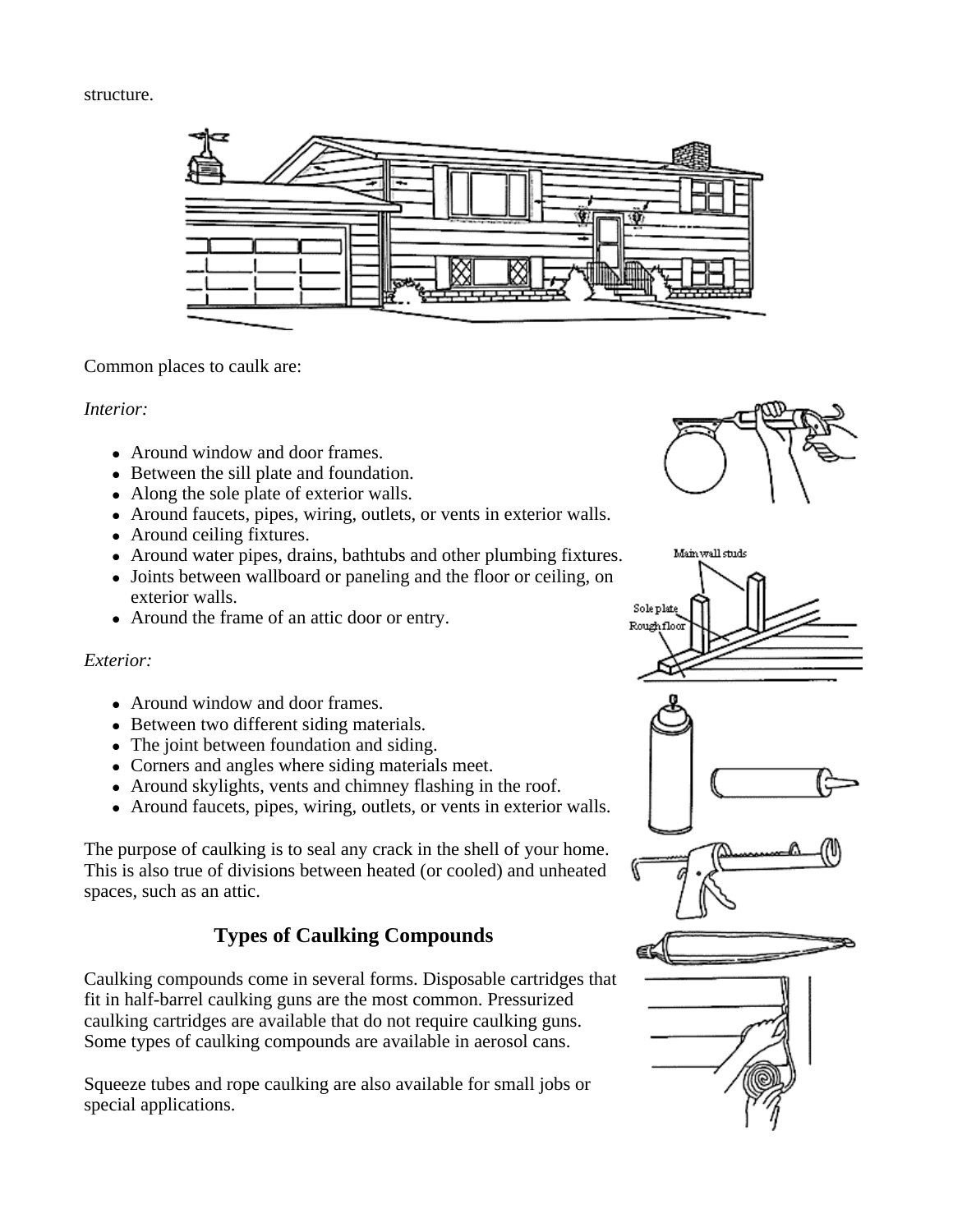Caulking compounds vary in their ability to adhere to different materials and in their resilience, durability, cost and ease of clean-up. Some caulking compounds have special properties, such as mildew resistance.

Caulking compounds are either water-based or solvent-based. Water-based caulking compounds can be cleaned with water before curing. Solvent-based compounds must be cleaned up with solvents.

1. *Oil or resin based*, sometimes called regular or contractor's caulk -- exterior use only.

This is an inexpensive, low durability caulk. It has largely been replaced by the better quality caulking compounds.

#### *Advantages:*

- $\circ$  low cost:
- $\circ$  good adhesion to many surfaces;
- $\circ$  shrinkage is moderate.

#### *Disadvantages:*

- $\circ$  low durability, 1 to 4 years;
- $\circ$  poor adhesion to porous surfaces, like masonry;
- $\circ$  tends to crack when dry;
- $\circ$  must be cleaned up with mineral spirits;
- $\circ$  should be painted;
- $\circ$  some are toxic, check label;
- $\circ$  limited temperature range.
- 2. *Latex* -- exterior or interior use.

#### *Advantages:*

- $\circ$  low to moderate cost;
- $\circ$  good adhesion to most surfaces;
- $\circ$  shrinkage is low;
- $\circ$  will not crack or crumble;
- $\circ$  cleans up with water;
- $\circ$  can be painted:
- $\circ$  non-toxic.

#### *Disadvantages:*

- $\circ$  varied durability, 2 to 10 years
- { will not adhere to metal
- $\circ$  little flexibility when cured
- $\circ$  needs to be painted when used on exteriors.

*Acrylic latex* caulking compounds are common. These compounds tend to be more durable but more expensive than other latex caulking compounds. Some latex caulking compounds also contain silicone for increased durability, better adhesion to building materials and increased flexibility.

3. *Butyl rubber* -- exterior use only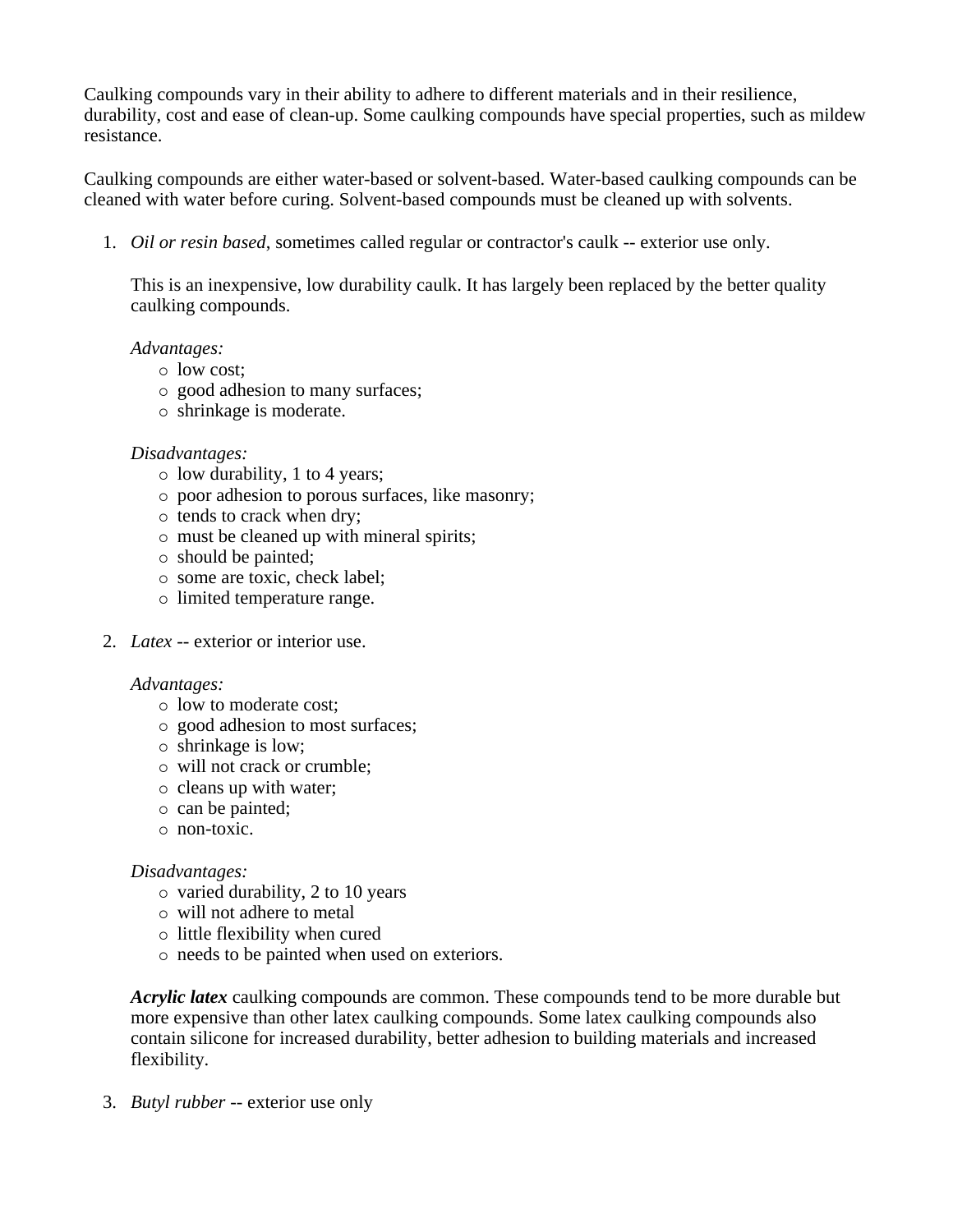#### *Advantages:*

- $\circ$  excellent adhesion to most materials;
- $\circ$  good durability, 10 or more years;
- $\circ$  will not become brittle, and has good resiliency;
- $\circ$  can be painted after it has cured, usually one week.

#### *Disadvantages:*

- $\circ$  moderate to high cost;
- $\circ$  variable shrinkage; may require two applications;
- $\circ$  does not adhere well to painted surfaces;
- $\circ$  toxic; follow label precautions.
- 4. *Silicones* -- available for interior or exterior use, check label.

#### *Advantages:*

- $\circ$  excellent adhesion to most materials;
- { very little shrinkage;
- $\circ$  high flexibility and resiliency after curing;
- $\circ$  can be cleaned with dry cloth if done immediately, otherwise use mineral spirits;
- $\circ$  available in clear formula.

#### *Disadvantages:*

- $\circ$  high cost;
- $\circ$  may not adhere well to painted surfaces;
- $\circ$  many silicones cannot be painted;
- $\circ$  can be toxic, follow label precautions;
- $\circ$  may be flammable.
- 5. *Urethanes* -- interior or exterior use.

#### *Advantages:*

- $\circ$  expands when curing;
- $\circ$  good for larger cracks;
- $\circ$  available in easy-to-use aerosol cans;
- $\circ$  excellent adhesion to most materials;
- $\circ$  flexible:
- $\circ$  can be applied at variable temperatures, check label.

#### *Disadvantages:*

- $\circ$  high cost;
- $\circ$  must be painted to protect from ultraviolet radiation.

## **Choosing Caulking Compounds**

Always choose the appropriate type of caulking compounds for the job. You may need several different types for your house.

It is generally best to choose quality caulking compounds. Expensive caulking that is durable may be more economical than cheap caulking. It is especially important to use durable caulking for areas that are exposed to severe weathering or that are difficult to reach.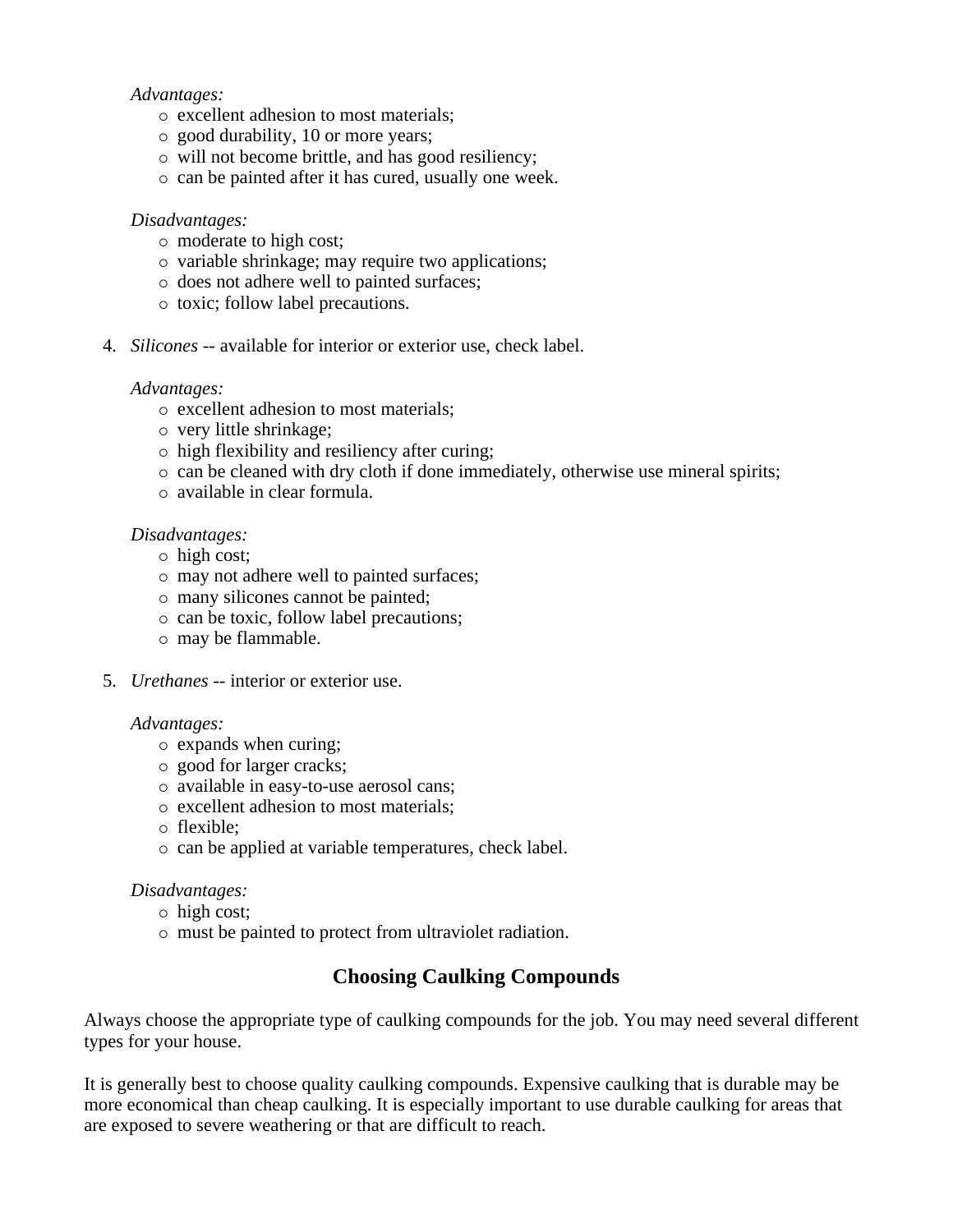The caulking compound must adhere to the materials to be caulked, if it is to work properly. In particular, porous materials like masonry or cement and metal require special types of caulking. Some caulking compounds require a primer when used on certain materials. Check the manufacturer's instructions carefully.

When caulking two different materials, such as wood and metal, choose a compound that will remain flexible. Different materials expand and contract at different rates, and the caulking compound must withstand this stress.

Some caulking compounds are available in colors that match the materials being caulked. However, if you are caulking siding or other painted materials, be sure to choose a compound that can be painted.

# **How Much Caulking is Needed**

To determine the amount of caulking you need, measure around the door and window frames, siding joints, cracks, and other places to be caulked. This will give you an estimate of the linear footage to be caulked. Each cartridge of caulking compound should be labeled with the approximate linear footage it will cover. These estimates are usually for a bead of caulking about one-fourth inch in diameter. Remember that deep or wide cracks will take more caulking.



For convenience, purchase enough caulking compound to complete the job. Ask about the store's policy for returning unused cartridges. To save a partially used cartridge, put a nail in the tip. Wrap the cartridge with an airtight material, such as plastic or tape, and store in a cool, dry place.

Caulking compounds have limited storage life. Check the manufacturer's label.

# **Preparing to Caulk**

Caulking compounds are best applied when outdoor temperatures are between 50° and 70°F. This is when most building materials are at the midpoint of contraction and expansion. It is also when the differences between indoor and outdoor temperatures are minimized.

Before caulking, surfaces must be clean, dry and grease-free. A solvent may be needed to clean the surface. A steel brush, screwdriver, or putty knife can be used to remove old caulking. It is important to completely remove old caulking and have a clean surface. Otherwise, caulking may not adhere properly, and the job will have to be repeated.

Large or deep cracks may need a filling material. Oakum (a hemp fiber), fiberglass insulation, sponge rubber or caulking cotton are suitable filling materials.

## **How to Caulk**